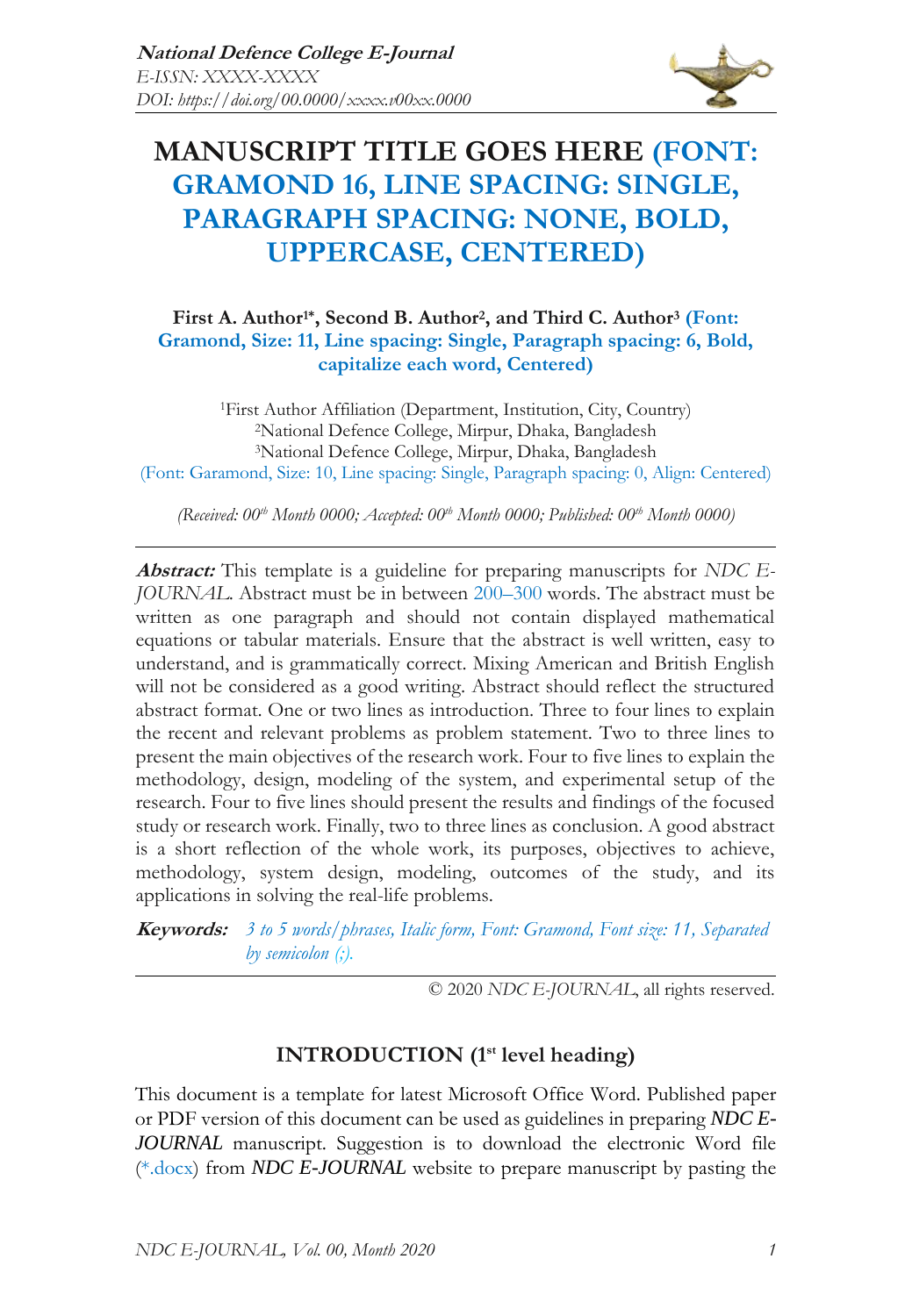texts without changing the formatting of the template (paste special (Alt.+Ctrl.+V): unformatted text). This template explains the style of *NDC E-JOURNAL* manuscript in detail. **A research manuscript may contain the following sections.**

- **Introduction**
- Literature Review
- ⁃ Research Philosophy
- **Methodology**
- Results and Discussion
- **Conclusions**
- **Acknowledgments**
- **References**

# **MANUSCRIPT FORMATTING (1st level heading)**

Manuscript formatting is very important which should be strictly followed by the authors. Formatting instructions include several points based on Page formatting, and Text formatting.

# **PAGE FORMATTING (1st level heading)**

Page formatting also can be said as page setup. It includes page size, page margin, header, and footer. Specifications for all the pages are presented below.

- Page size: Custom size (Width: 6.75" & Height 9.75")
- Page margin: Top 1"; Bottom 1"; Inside 1"; Outside 1"
- ⁃ Header: From top 0.3 ′′
- ⁃ Footer: From bottom 0.4 ′′

### **First Page Header (2nd level heading)**

First page header of the manuscript will contain three lines, left aligned, font: Garamond, font size: 10, line spacing: single, paragraph spacing: none. First line will be the full elaboration of the journal (**National Defence College E-Journal**) in **bold**, italic. Second and third lines will be normal (not bold) and italic containing ISSN, E-ISSN numbers and DOI. For unavailability of any of the information, the line will be ignored. **NDC PRODEEP image** (Height: 0.5 ′′ , Width: 0.79′′) will be right align at the header of the first page. There will be a line bar at the bottom of the text scattered from left end to right end of the page margin. There will be an extra blank line after the line bar (Garamond, 10, Line spacing: Single, and Paragraph spacing: None).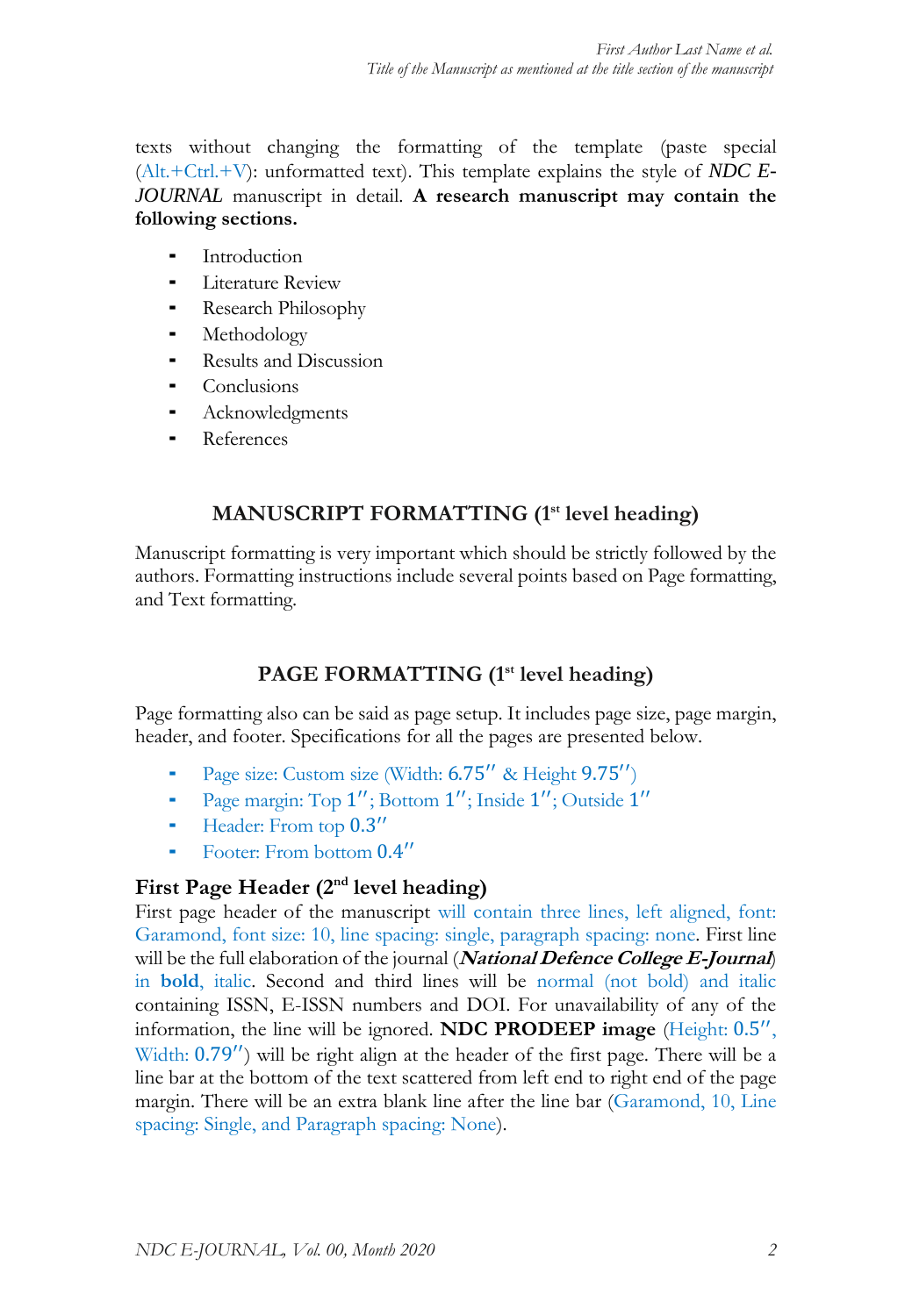

### **Headers of the Rest of the Pages (2nd level heading)**

Rest of the page headers of the manuscript will be different comparing with first page header. **All the even page headers** will contain First Author Last Name (must use *et al*. if more than one author) and the title of the manuscript in the second line (Font: Garamond; Size: 9; Italic, Right align, line spacing: single, Paragraph spacing: none).

Rest of the odd page headers will contain *NDC E-JOURNAL* logo (with text "Security Through Knowledge" at the bottom of the logo), center aligned, Height: 0.4", Width: 1.8", Line spacing: single, Paragraph spacing: none.

# **Footer of all the Pages (2nd level heading)**

Footer of all the pages will be in same format where volume and issue numbers will be at the left written in the format as "*NDC E-JOURNAL, Vol. XX, Month 2020*" (Font: Garamond; Size: 10; Italic) and the page number (*1, 2, 3, etc.*) will be aligned at the right (Font: Garamond; Size: 10; Italic). Line spacing will be single and paragraph spacing will be none.

# **TEXT FORMATTING (1st level heading)**

Based on the different positions of the text(s), they can be classified as Title section, Abstract section, Body text, Acknowledgements, References, and Author biography.

# **Title Section (2nd level heading)**

Title section of the manuscript includes Title of the manuscript, Authors' names, and Affiliations & associations.

#### **Title Style of the Manuscript (3rd level heading)**

The first line(s) will contain the title of the manuscript (FONT: GRAMOND 16, LINE SPACING: SINGLE, PARAGRAPH SPACING: NONE, BOLD, UPPERCASE, CENTERED). There will be a single blank line just after the title with the same style.

#### **Authors' Names (3rd level heading)**

Immediate next line will contain Authors' names. Each author name should contain a number as the superscript at the end of each name. Corresponding author must have an '\*' symbol with the number. Style of the lines will be, Font: Garamond, Size: 11, Line spacing: Single, Paragraph spacing: None, Bold, capitalize each word, Align Center. There will be a single line after the authors' names as with the same style.

#### **Affiliations & Associations (3rd level heading)**

Next multiple lines will contain the affiliation and association information of each author with the corresponding numbers as superscript at the beginning of each line. Specifications of the line style are: Font: Garamond, Size: 10, Line spacing: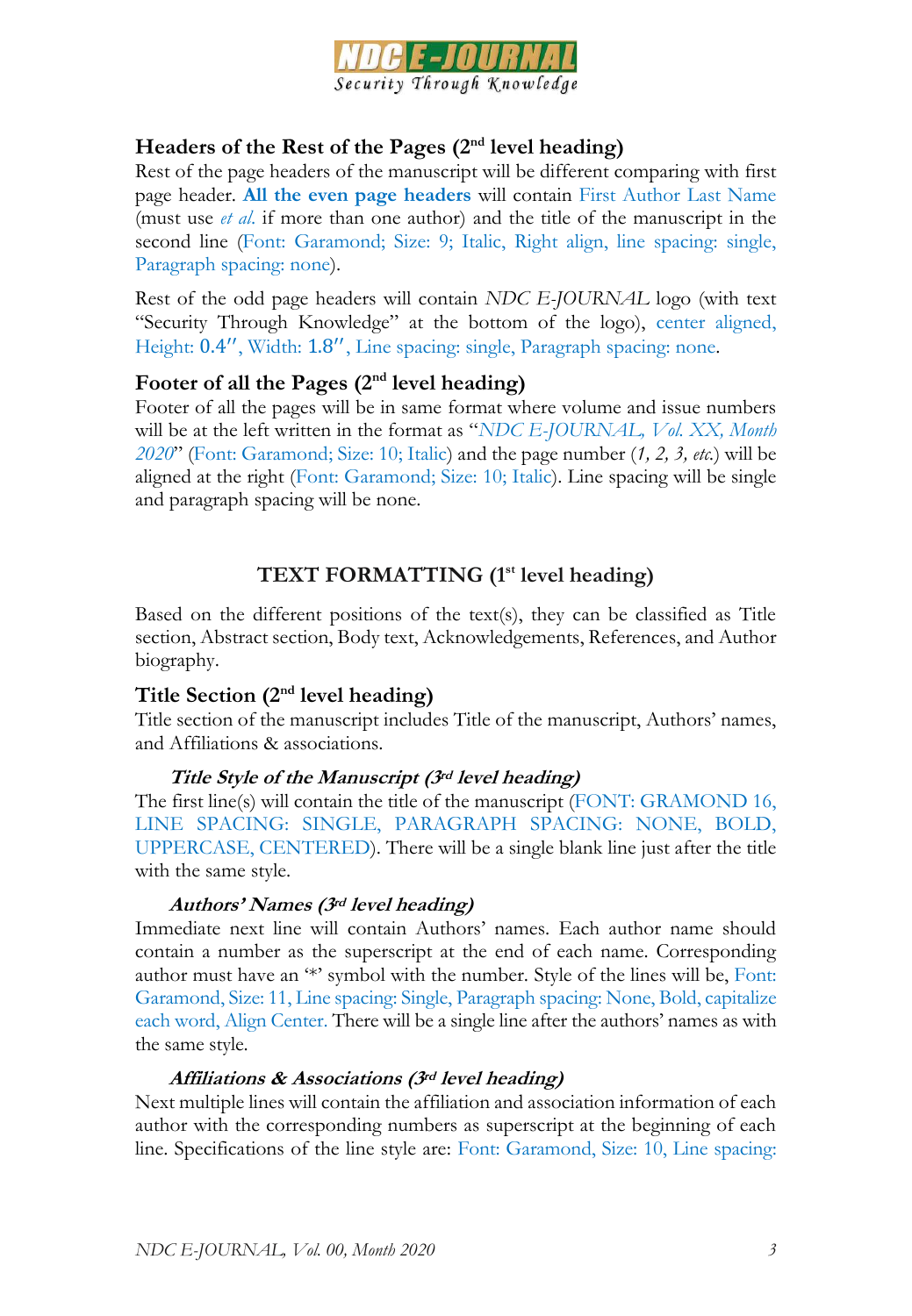Single, Paragraph spacing: 0, Align Center. There will be a single line just at the end of this with same style.

### **Article History (3rd level heading)**

The next line will contain the article history (dates of received, accepted, and publication) inside the parenthesis '(' & ')'. The style will be, *Font: Garamond, Size: 10, Style: Italic, Line spacing: Single, Paragraph spacing: 0, Align Center*. There will be a single line just at the end of this line with same style.

# **Abstract Section (2nd level heading)**

Abstract section is basically a table with two rows, one column, center aligned, and auto fit to window. There will be no vertical lines (left or right) for the table. First row will contain abstract text and Keywords. For each of the cells of the table, indentation should be  $(-0.07'')$  for both left and right side.

There will be the top border (single line border) of the table. There will be a top border (single line) for the last row containing the text "© 2020 *NDC E-JOURNAL*, all rights reserved" and no bottom border of the cell as well as the table.

# **Cell Contents and Styles (3rd level heading)**

First row first column will contain the abstract starting with the word "**Abstract:**" (with a clone ":") bold, italic, font: Garamond, size 11. The content of the abstract will be normal font (not bolt, not italic), font: Garamond, size 11, justify, single line spacing, and Paragraph spacing: before & after 6.

Next line of the same cell will contain 3 to 5 keywords, starting with the word "Keywords:" (with a clone ":") bold, italic, font: Garamond, size 11. The keywords will be separated by semicolon (";") and the style will be normal italic font (not bolt), Garamond, size 11, justify, single line spacing, Paragraph spacing: after 6, and Hanging: 0.81".

Last row will contain the text "© 20## *NDC E-JOURNAL*, all rights reserved.", not bold, not italic except journal name, font as Garamond, size 10, right aligned, single line spacing, and Paragraph spacing: before & after 0.

# **Body Text and Styles (2nd level heading)**

Body text will contain several points such as, First level heading, Second level heading, Third level heading, Paragraphs, Bullets and numbering styles, Figures, Tables, and Equations.

**First level heading:** Style of the first level heading will be, UPPERCASE, Garamond, front 12, Bold, not Italic, Centered, single line spacing, and Paragraph spacing: after paragraph 6.

**Second level heading:** Style of the second level heading will be, Capitalize Each Word, Garamond, front 12, Bold, not Italic, left justified, single line spacing, and Paragraph spacing: 0.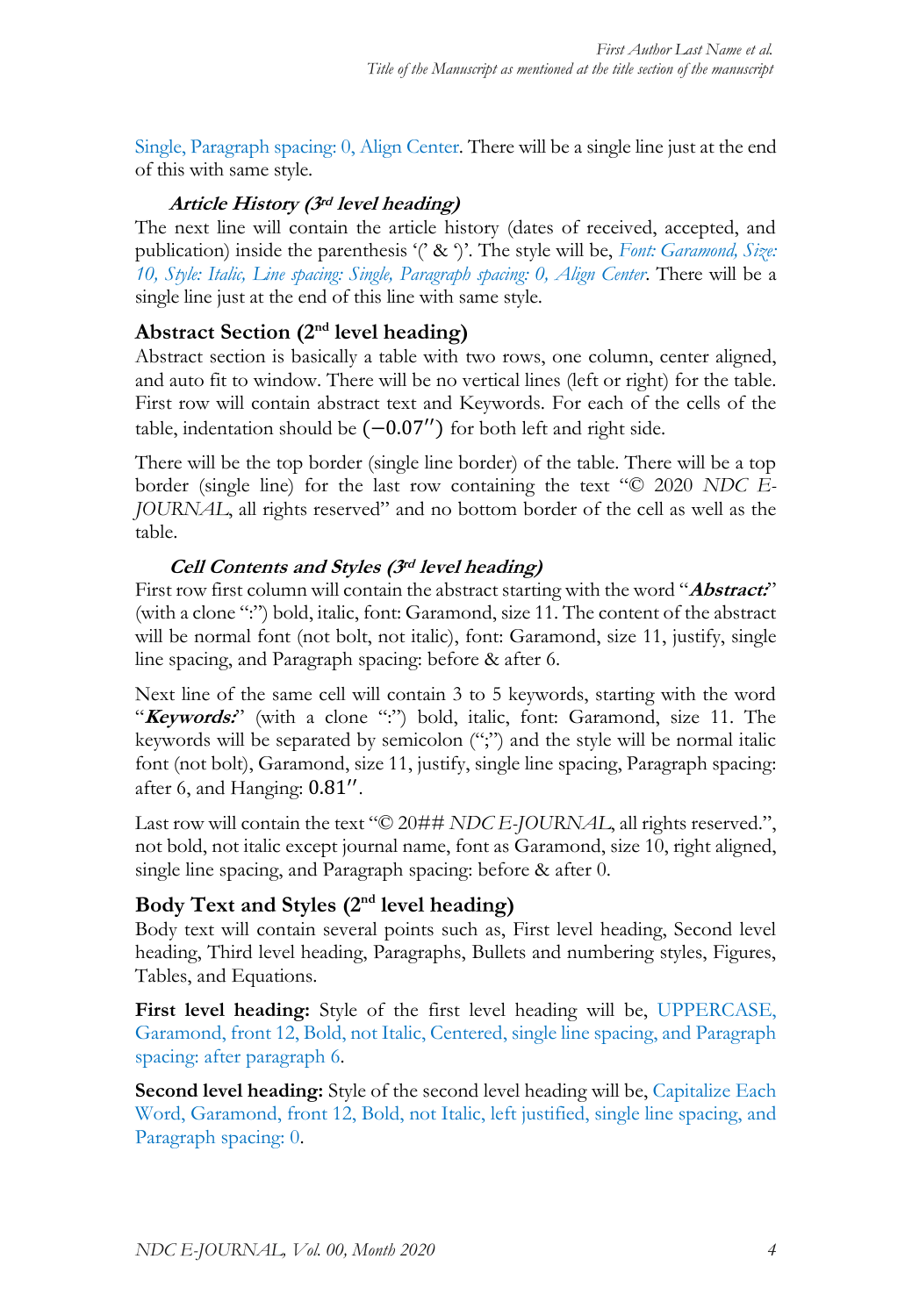

**Third level heading:** Style of the third level heading will be, Capitalize Each Word, Garamond, front 11, Bold, Italic, left justified, single line spacing, and Paragraph spacing: 0. Indentation of the third level heading is 0.25".

**Paragraph style:** There should be no indentation or tab spacing at the beginning of any of the paragraph. Style of the paragraph will be, Garamond, front 11, justify, single line spacing, and Paragraph spacing: after paragraph 6.

Please avoid hyphenation at the end of a line. Symbols denoting vectors and matrices, small equations, elements' names, or formulas should be in equation format. Weights and measures should be expressed in SI units. All non-standard abbreviations or symbols must be defined (abbreviated) when first mentioned, or a glossary/nomenclature provided.

**Bullets and Numbering Style:** Style of the Bullets and Numbering are presented below.

- Font: Garamond, size: 11, justify, single line spacing, Paragraph spacing: after paragraph 6.
- Hanging of the Bullets and Numbering style is  $0.25''$ , and indentation left is also 0.25′′ .
- In the Paragraph window of the Word Document, it is mandatory to select "**Don't add space between paragraphs of same style**" for Bullets and Numbering style.

**Figures/Graphs/Charts/Flow diagram:** It is very important to provide high quality images with clear readable texts. Figures must be unique and produced by the authors in preparing their manuscripts**. If any image or artwork are taken from other sources, authors must have proper permission to use it in their text with proper intext citation.** A figure or image must be in line with the text. The title of the figure should be written just at the next line (below) of the figure. A figure (**Figure #**) should be mentioned in the writings before the figure appears in the manuscript. Figures should be numbered as, Figure 1:, Figure 2:, Figure 3:, … etc. **It is a humble request to the authors to draw or produce any figure by using any drawing software. Please do not produce any figure in MS Word, or Excel. Make sure that the figure/image is in the image format (\*.jpeg, \*.bmp, \*.png, \*.tiff, etc.).** A note can be added with the figure title.

It is mandatory to use necessary texts to present  $X \& Y$  axes, Legends, etc. To mention a figure, please use "**Figure #**" with the capital '**F**' for the word '**Figure**'. For example, Figure 1 presents the concept of Slant Path length  $(L_S)$  as a function of Elevation angle  $(\theta)$  and Rain height  $(H_r)$  (Akhtaruzzaman *et al.*, 2020).

Figure title will start with "**Figure #:**" in bold italic with a clone ('**:**'). Rest of the title text will be in italic format (not bold). Figure and figure title must be aligned at the center position. Figure must be inserted "**in line with the text**". Figure should not cross the boundary of the page margin. Style of the figure and figure title are presented below in bullets format.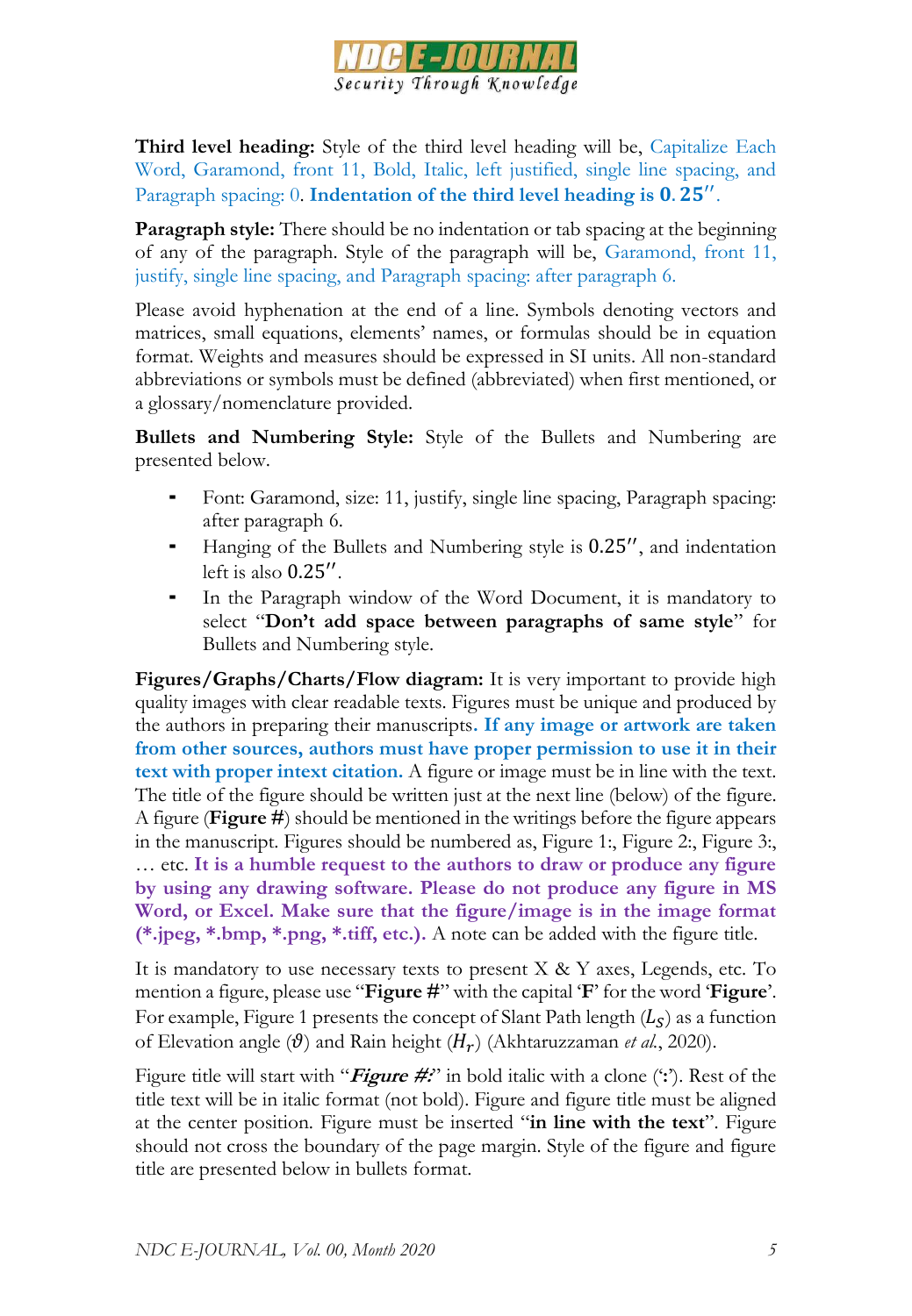- ⁃ Font: Garamond
- Font size: 11
- Line spacing: Single
- Paragraph spacing: After 6
- Title heading (**Figure #:**): Bold italic with a ':'
- Rest of the text: Italic, not bold
- Alignment: Center





**Tables:** Title of a table should be written just before (top) the table when it is presented. Table should be center aligned, fit with the window, and should not cross the page margin. Table should be "in line of the body text". A table must be presented in table format, not in image or other. Font size of the table text (inside texts) could be 8 to 11 points depending on the requirements. **Font of the table head texts will be bold**, Garamond. Other texts inside the table will be normal (not bold), Garamond.

Table title will start with "**Table #:**" in bold italic format. Rest of the title text will be in italic case (not bold). Table numbering should be as **Table 1, Table 2, Table 3, Table 4,** … etc. Line spacing is single and Paragraph spacing (after) 6 points. Font will be, Garamond 11 points, center aligned.

**If any table or table data are taken from other sources, authors must have proper permission to use it in their text with proper intext citation.** A table must be mentioned before it appears in the manuscript. For example, Table 1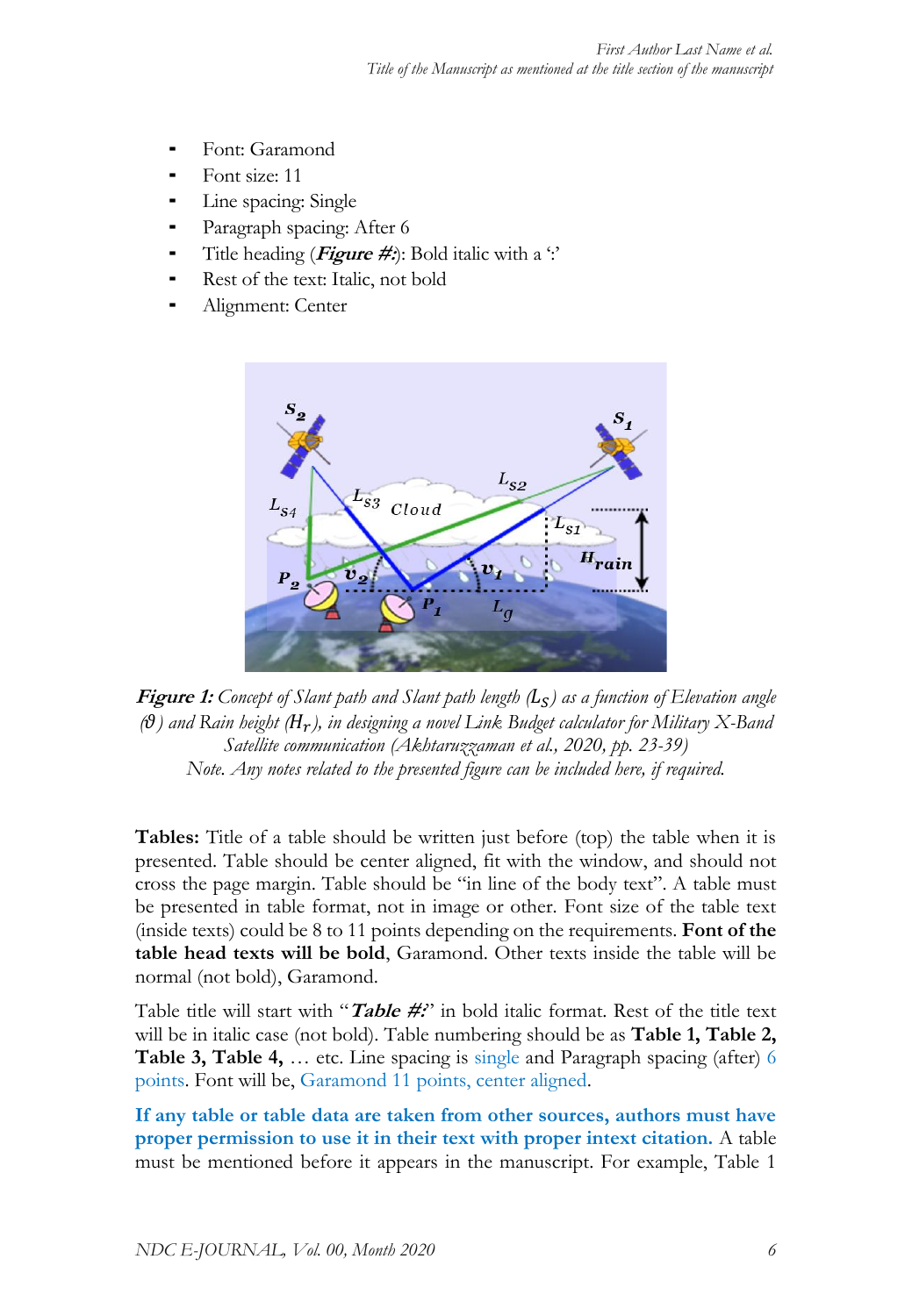

presents the export performance of Footwear Industry from Financial Year (FY) 2011 to FY 2017 (Haque, 2019).

Style of the table will be as presented in Table 1. There will be no vertical borders (no borders in left, right, or inside). The top and bottom border of table should be in double lined style. Bottom border of the first row (table heading) should be in single line border style. A table can include text, equations, and images if necessary. Immediate after the table, there should be a line for any relevant Note regarding the table (font Garamond, 11 points, italic, single line spacing, paragraph spacing (after) 6 points).

Background color of the first row (table heading) will be (Blue, Accent 1, Lighter 40%) selected from **Shading under Table Design tab** of the MS Word. Background of the alternative rows of the table body will be (Blue, Accent 1, Lighter 80%) also selected from **Shading under Table Design tab** of the MS Word. Other alternative rows background will be white (Darker 0%). Coloring of tables could vary depending on the suitability of the manuscript.

| <b>Financial Year (FY)</b> | Export $(\$$ in $Mn)$ | Growth $(\%)$ |
|----------------------------|-----------------------|---------------|
| $2011 - 12$                | 335.51                | 64.39         |
| $2012 - 13$                | 419.32                | 24.98         |
| $2013 - 14$                | 550.11                | 31.19         |
| $2014 - 15$                | 673.27                | 22.39         |
| $2015 - 16$                | 714.01                | 06.05         |
| $2016 - 17$                | 787.00                | 09.26         |

**Table 1:** *Export Performance of Footwear Industry (Haque, 2019)*

*Note: The table and data are taken (as an example for this template) from the NDC JOURNAL, Vol. 18, December 2019, p. 84.*

**Equations:** Equations and formulae should be typed in Math-type (Equation format) and numbered consecutively with Arabic numerals in parentheses on the right aligned of the column (if referred to explicitly in the text). The equations should also be separated from the surrounding text by paragraph spacing 6 points. Each equation must be presented intext with proper explanation. If the equation is copied from other sources, proper intext citation should be presented. For example: Equation (1) presents the general equation of voltage divider rule (Akhtaruzzaman, 2019). As an example of this template, the Equation (1) is taken from an article of the 4th International Conference on Electrical Information and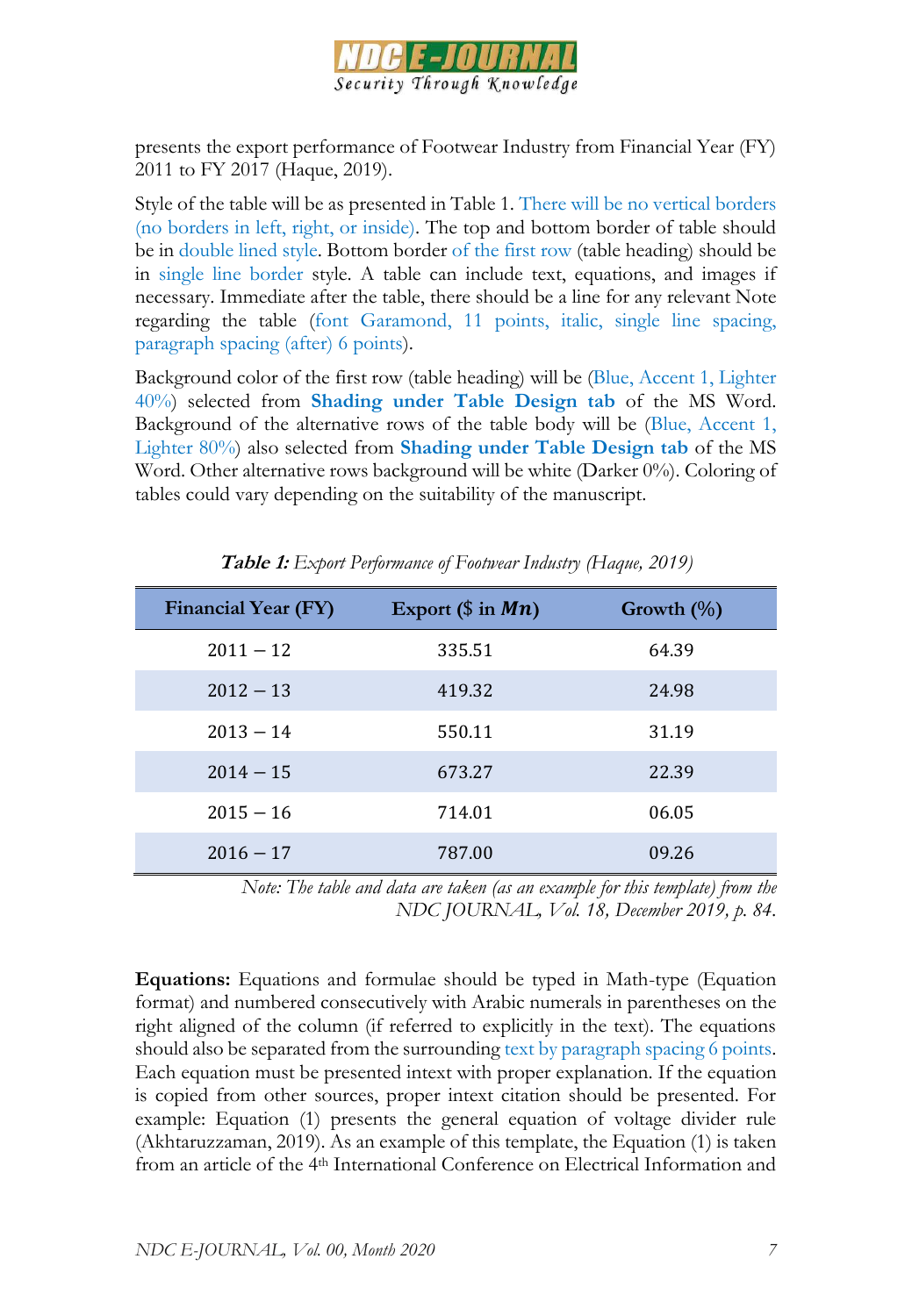Communication Technology (EICT), 20-22 December 2019, Khulna, Bangladesh. **All the terms of an equation must be presented/explained with proper definition.**

$$
V_{Out} = \left(\frac{R_2}{R_1 \times R_2}\right) V_{in} \tag{1}
$$

In the above equation,  $V_{out}$  is indicating voltage output and  $V_{in}$  is presenting the input voltage of a voltage-divider-circuit. Register  $(\Omega)$  number 1 and 2 are presented by  $R_1$  and  $R_2$ .

### **COPYRIGHT INSTRUCTIONS (1st level heading)**

All authors are required to complete the *NDC E-JOURNAL* Ethical agreement and License transfer before the article can be published. This transfer agreement enables *NDC E-JOURNAL* to protect the copyrighted material for the authors but does not relinquish the authors' proprietary rights. The copyright transfer covers the exclusive rights to reproduce and distribute the article, including reprints, photographic reproductions, microfilm or any other reproductions of similar nature and translations. Authors are responsible for obtaining the permission from the copyright holder to reproduce any figures for which copyright exists.

### **CONCLUSIONS (1st level heading)**

Author must present necessary concluding remarks of the study and analysis presented in the manuscript. Text under the acknowledgements should be same as the paragraph style of the manuscript.

# **ACKNOWLEDGEMENTS (1 st level heading, left aligned)**

Authors must acknowledge any contribution, support, funding, or other at this section. Acknowledgements section heading is also considered as 1<sup>st</sup> level heading, thus follows the same style. The heading "ACKNOWLEDGEMENTS" will be left aligned. Text under the acknowledgements should be same as the paragraph style of the manuscript.

### **REFERENCES (1 st level heading, left aligned)**

For **references** and bibliographic information, *NDC E-JOURNAL* follows Harvard Format Citation Guide (*[https://www.mendeley.com/guides/harvard-citation](https://www.mendeley.com/guides/harvard-citation-guide%23)[guide#](https://www.mendeley.com/guides/harvard-citation-guide%23)*). List the references at the end in **alphabetical order**.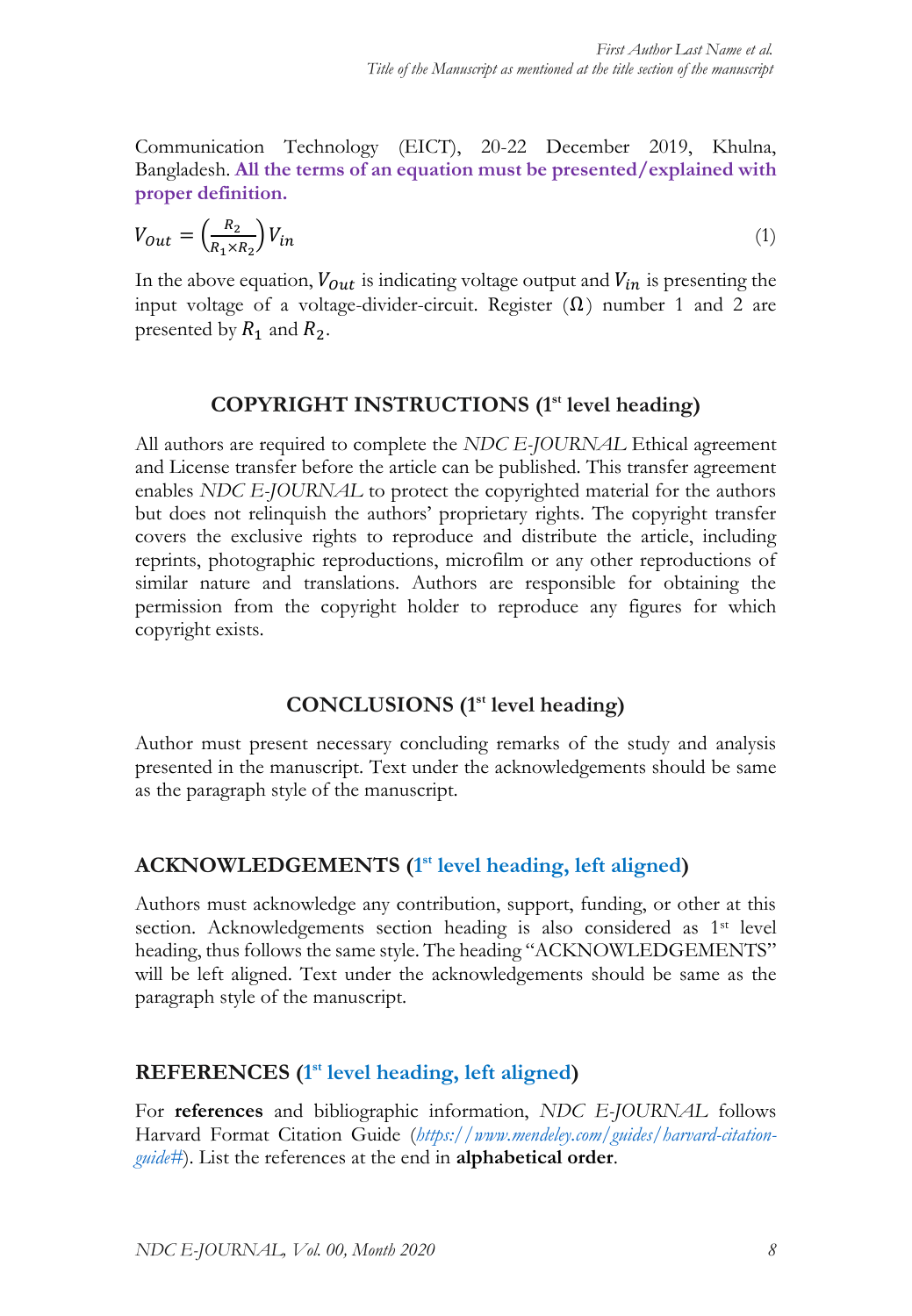

Reference heading (1st level heading) must be **left aligned**, **bold,** CAPITALIZED, Garamond, and font size 12. List of the references should be styled as, Garamond, font size 11, line spacing single, paragraph spacing 6 (after paragraph). There should be no indentation but hanging at 0.25".

Carefully check for completeness, accuracy, and consistency of the references. **Each reference must be cited in the main text** (please follow the "**Intext citation style**" below). Similarly, any referee cited in the text must be listed in this section. Please avoid too short or excessive referencing. The references must be formatted correctly before submission.

Only articles and abstracts that have been published or are in press or are available through public e-print/preprint servers, may be cited; unpublished abstracts, unpublished data and personal communications should not be included in the reference list. Please do not use endnote. Only use footnotes (explanatory notes) that would not detract from the text. To insert a footnote, subscript its number after the ending punctuation of the quotation/source paraphrase. Place all footnotes at the bottom of the page in which they appear. Obtaining permission to quote personal communications and unpublished data from the cited author(s) is the responsibility of the author. There should usually be no more than 50 references per article. Note that authenticated websites may be used as the reference with proper formatting style.

**Intext citation style**: "**Mitchell, Smith and Thomson (2017, p. 189) states…**" or "**(Mitchell, Coyne and Thomson, 2017, p. 189)**" style for one, two, or three authors. For four or more authors, please follow "**Mitchell et al (2017, p. 189) states…**" or "**(Mitchell et al, 2017, p. 189)**". Citing multiple works in one parenthesis can be presented by using semicolons in between two references. To present multiple work of a same author, please use 'a', 'b', 'c', … etc. just with the year, "**(Mitchell, 2017a, p. 189)**" or "**Mitchell (2017b, p. 189)**". Citing different editions of the same work in one parenthesis, "**Mitchell (2010; 2017) states…**" or "**(Mitchell, 2010; 2017)**". References with missing information and citing secondary sources are not encouraged by the *NDC E-JOURNAL*.

Below are some examples of most common types of documents' reference styles which could be followed strictly while including references in a manuscript. **Do not categorize the references as in the examples below** (Books, Book chapters, Journal articles, Conference proceedings, Patent, Thesis, Internet documents, etc.)

#### **Books:**

- Branford, A. and Coutts, L. (2015a), *The precious ring*, Walker Books Australia, Newtown, NSW.
- Branford, A. and Coutts, L. (2015b), *The wishing seed*, Walker Books Australia, Newtown, NSW.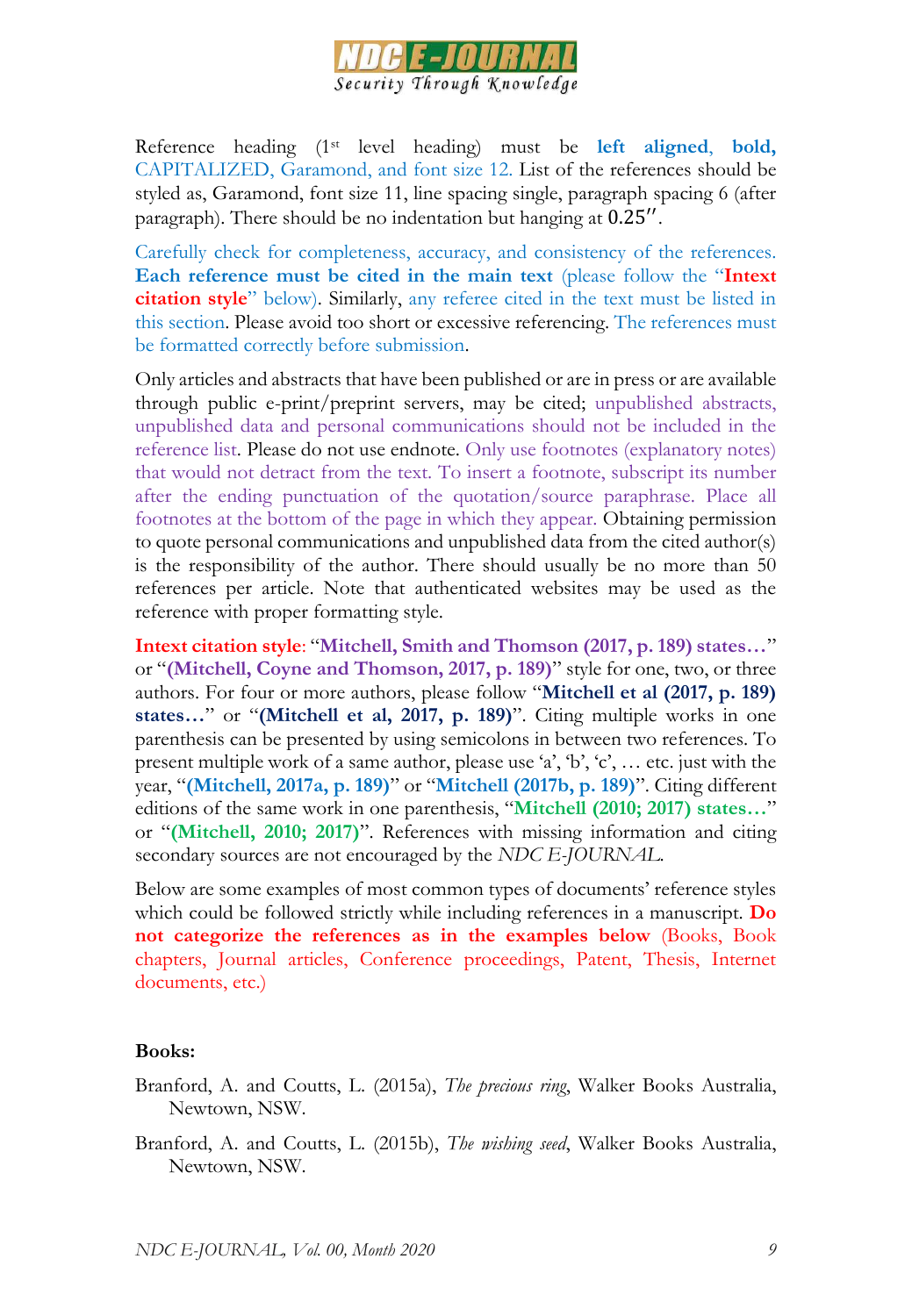Mitchell, J.A., Coyne, K.S. and Thomson, M. (2017) *A guide to citation*. 3rd edn. London: London Publishing.

#### **Book Chapters:**

- Medley, D. M. (1983) 'Teacher effectiveness' in Mitzel, H. E. (ed.) *Encyclopedia of educational research*. New York: The Free Press, Vol. 4, pp. 1894-1903.
- Troy B.N. (2015) 'Harvard citation rules' in Williams, S.T. (ed.) *A guide to citation rules*. New York: NY Publishers, pp. 34-89.

#### **Journal Articles:**

- Akhtaruzzaman, M., Bari, S. M. S., Hossain, S. A. and Rahman, M. M. (2020) Link Budget Analysis in Designing a Web-application Tool for Military X-Band Satellite Communication. *MIST International Journal of Science and Technology*, 8(June), pp. 23-39.
- Haque, M.M.E. (2019) Bangladesh as a Global Footwear Sourcing Hub by 2030: Strategic Options. *National Defence College Journal*, 18(2), pp. 72-97.
- Ruxton, C. (2016) Tea: Hydration and other health benefits. *Primary Health Care*, 26(8), 34-42. DOI:10.7748/phc2016.e1162

#### **Conference Proceedings:**

- Akhtaruzzaman, M. (2019) 'Prototype of a Force-Sensitive Smart Toothbrush'. Proceedings of *4th International Conference on Electrical Information and Communication Technology (EICT)*, December 20-22, Khulna, Bangladesh.
- Rowling, L. (1993) 'Schools and grief: How does Australia compare to the United States'. In Wandarnacoowar: Hidden grief. *8th National Conference of the National Association for Loss and Grief* (Australia), Yeppoon, Queensland (pp. 196-201).

#### **Patents:**

Irwin, M.D., Lovelace, J., and Mielczarek, K. (2018) Australian Patent No. AU 2018204249. Canberra, ACT: IP Australia.

#### **Theses/Dissertations:**

- Callaghan, S.J. (2018) The mechanics of front leg loading during cricket fast bowling: Delivery variations, spell demands, and the effects of strength training [Doctoral dissertation]. Perth, WA: Edith Cowan University.
- Milnes, G.M. (1998) Adolescent depression: The use of generative instruction to increase rational beliefs and decrease irrational beliefs and depressed mood [Unpublished M. Appl. Psy. thesis]. Murdoch University.

#### **Internet Documents:**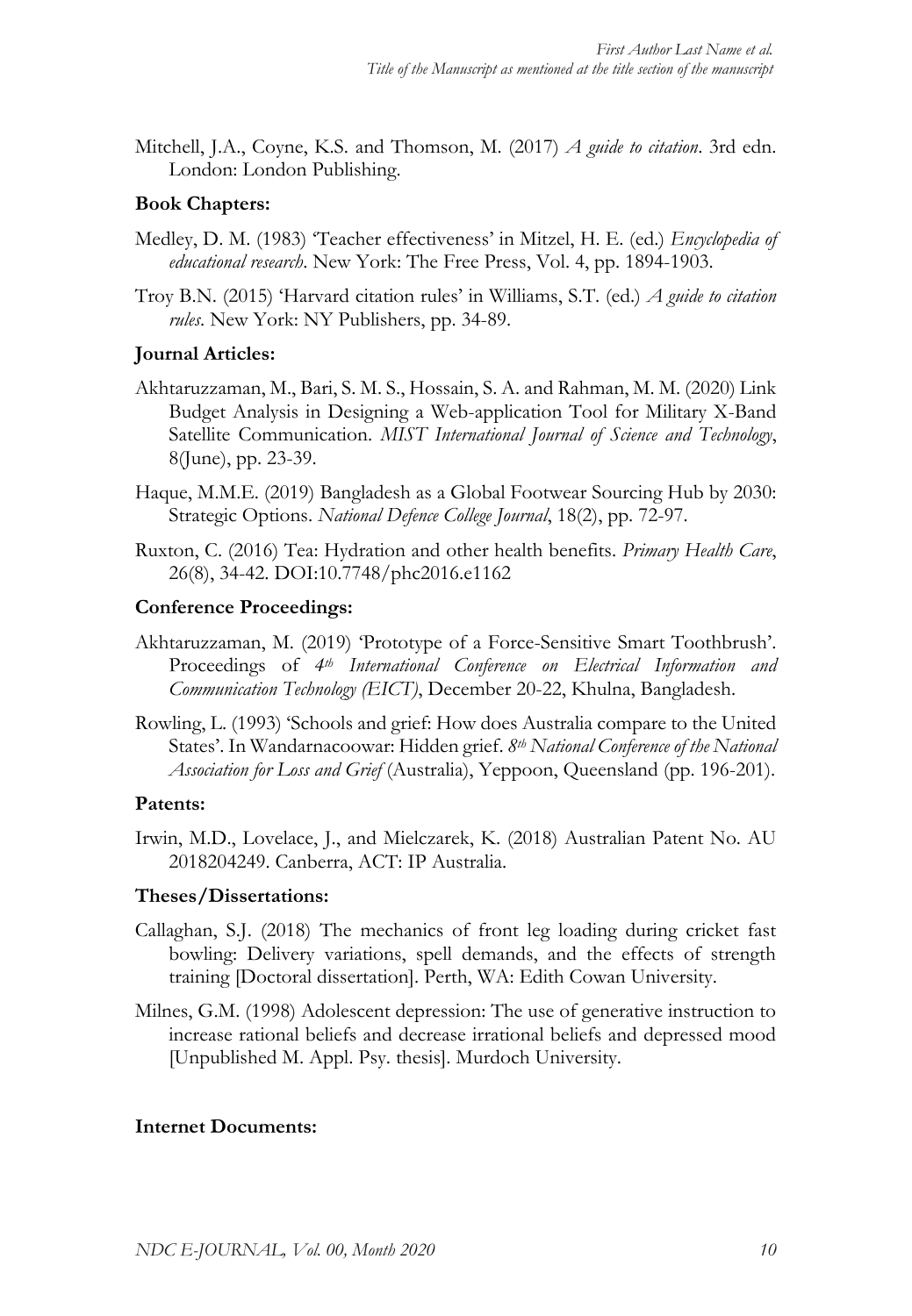

- Robinson, J, Bailey, E, Browne, V, Cox, G, and Hooper, C. (2016) Raising the bar for youth suicide prevention. Melbourne: Orygen, *The National Centre of Excellence in Youth Mental Health* [Online]. Available at: https://www.orygen.org.au/Policy/Policy-Reports/Raising-the-bar-foryouth-suicide-prevention/orygen-Suicide-Prevention-Policy-Report?ext=. (Accessed: June 13, 2020)
- WHO (2012) HEN synthesis report: *For which strategies of suicide prevention is there evidence of effectiveness?* [Online]. Available at: https://www.euro.who.int/\_\_data/assets/pdf\_file/0005/169466/E96630. pdf (Accessed: June 13, 2020)

### **AUTHORS (1 st level heading, left aligned)**

**First A. Author, ndc, psc, (Name of the first author, bold, may include Military related information e.g. Rank, decorations)** (Style: Garamond, 11 point, single spacing, paragraph spacing 6 (after), First line tab: 0.25′′) received the B.Sc. degree in computer science and engineering (CSE) from XYZ University, Country-Name in 2005. He received the M. Sc. degree in mechatronics engineering (MCT) from ABC University, Country-Name in 2012. He was awarded a Ph.D. degree in engineering from ABC University, Country-Name in 2018.

He has published 43 scientific and non-scientific articles in modeling and control, robotics, mechatronics system design, and social science. His research interests include Modeling and control, Mechatronics system design, Military robotics, Rehabilitation engineering, Military science & technology, and Defence studies & security.

**[Note: Authors are free to write an autobiography including militaryrelated information/qualifications in multiple paragraphs if necessary (within 150 to 200 words).** The last line will contain email address with the indication of Corresponding author as '\*'. The e-mail address should be in italic format as shown below.**]**

E-mail: *first\_author@gmail.com (\* Corresponding author)*

**Second B. Author (Name of the second author, bold, may include Military related information e.g. Rank, decorations)** (Style: Garamond, 11 point, single spacing, paragraph spacing 6 (after), First line tab: 0.25′′) received the B.Sc. degree in EEE from XYZ University, Country-Name in 2010. He received the M.Phil degree in EEE from ABC University, Country-Name in 2012. He was awarded a Ph.D. degree in Military Engineering from MNOP University, Country-Name in 2018.